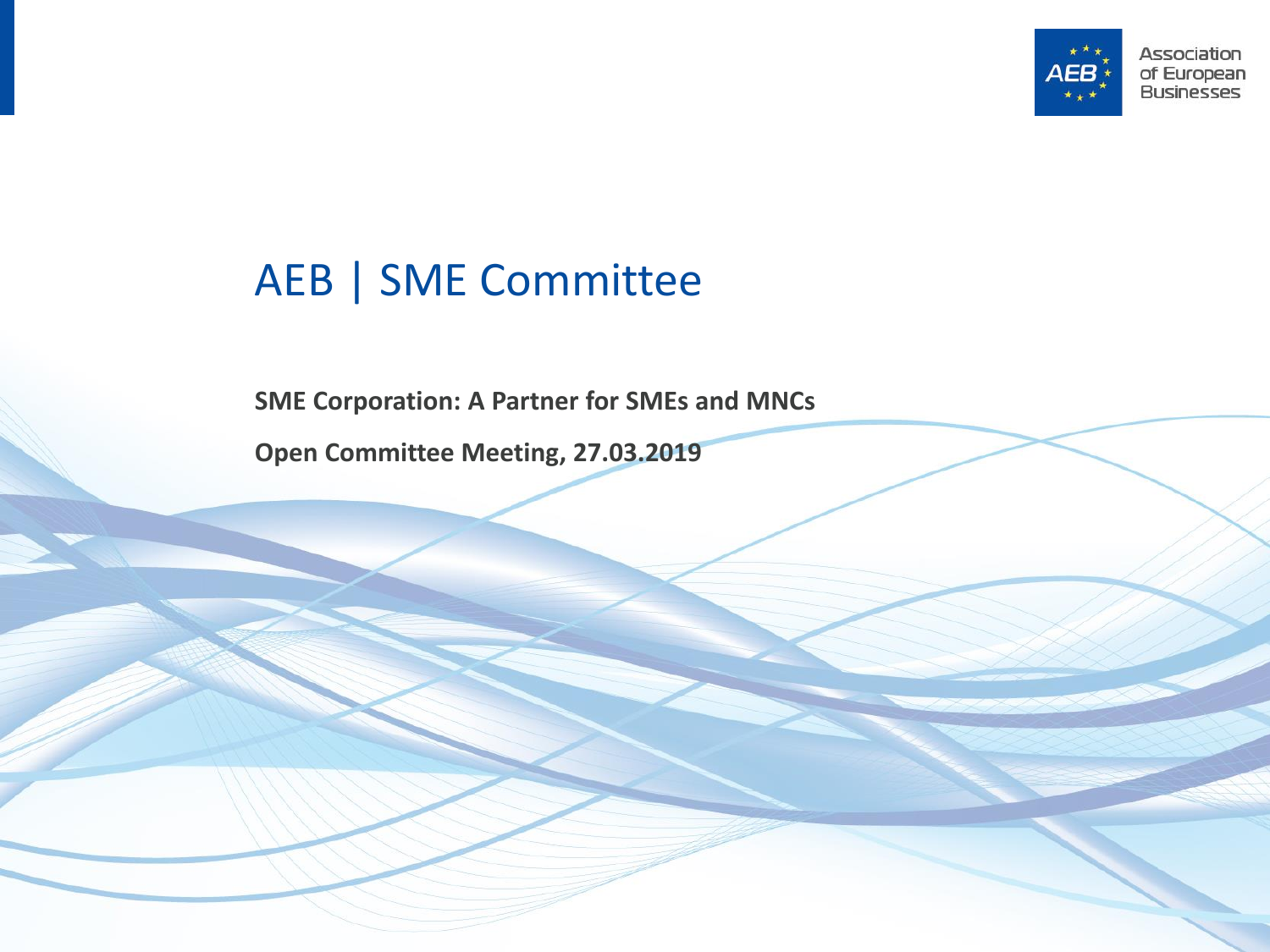

## **Agenda| 27.03.2019**

- **16:00 Welcome**
- **16:10 Update on Regulatory, Lobbying, Committee Activities** Tadzio Schilling, Chairman SME Committee
- **16:30 SME Corporation. Partner for SMEs and MNCs**
	- Pavel Kondrashov
- **17:00 Q&A, Discussion**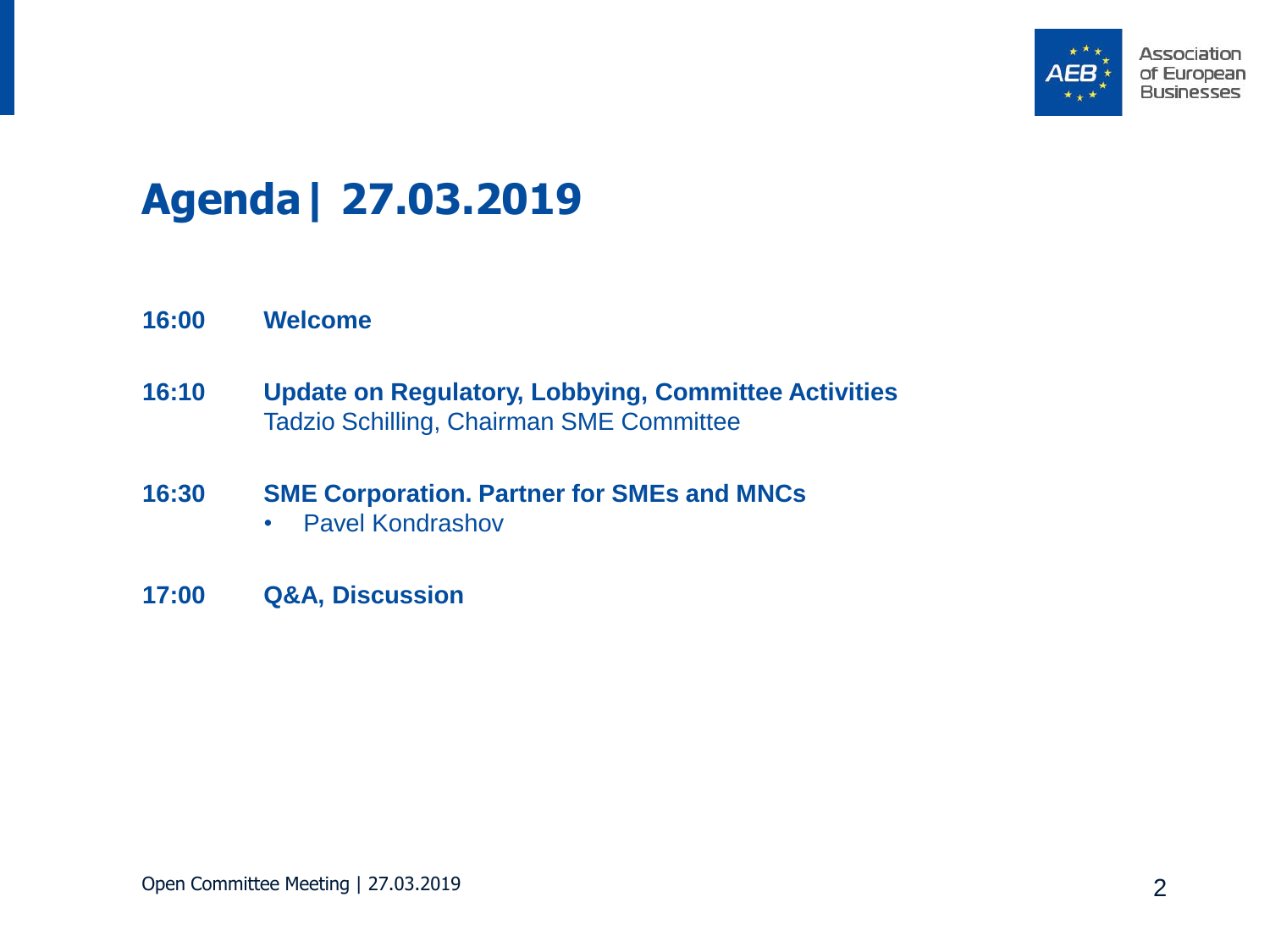

## **Planning| Committee Activities**

| <b>Activities</b>                                                                                          | <b>Format</b>                                           | <b>Priority</b>         | Date, Status |
|------------------------------------------------------------------------------------------------------------|---------------------------------------------------------|-------------------------|--------------|
| Committee Meeting #18-1                                                                                    | <b>Regular Committee Meeting</b>                        | Informing               | 25.06.18     |
| Participation in "Cooperation without Frontiers"                                                           | Speaker                                                 | Lobbying                | cancelled    |
| Committee Meeting #18-2                                                                                    | Regular Committee Meeting with MoB Paul<br><b>Bruck</b> | Informing               | 19.09.18     |
| AmCham Business Fair 2018 (together with AEB)                                                              | Partner event, SME Committee members<br>invited         | Connecting              | 31.10.18     |
| Participation in "Open Innovations"                                                                        | Seminar                                                 | Promoting               | 15.-17.10.18 |
| AEB Day in Krasnodar                                                                                       | Participation in AEB Day and Regional FIAC              | Connecting              | cancelled    |
| MED Conference in Khabarovsk                                                                               | Conference                                              | Promoting               | 06.12.18     |
| Participation in "Gaidar Forum"                                                                            | Seminar                                                 | Promoting               | 15.-16.01.19 |
| Committee Meeting #19-1: Success Stories of European<br>SMEs. Swiss Case in cooperation with the SBH       | Open Committee Meeting                                  | Informing,<br>Promoting | 18.02.19     |
| Committee Meeting #19-2 with KMSP at EY                                                                    | Open Committee Meeting                                  | Informing               | 12.03.19     |
| Event on Business Climate for SMEs in Russia at EU<br>Delegation                                           | Open Committee Event                                    | Informing               | 09.04.19     |
| Committee Meeting #19-3: Success Stories of European<br>SMEs. Swedish Case in Cooperation with SWE Embassy | Open Committee Meeting                                  | Informing,<br>Promoting | 23.04.19     |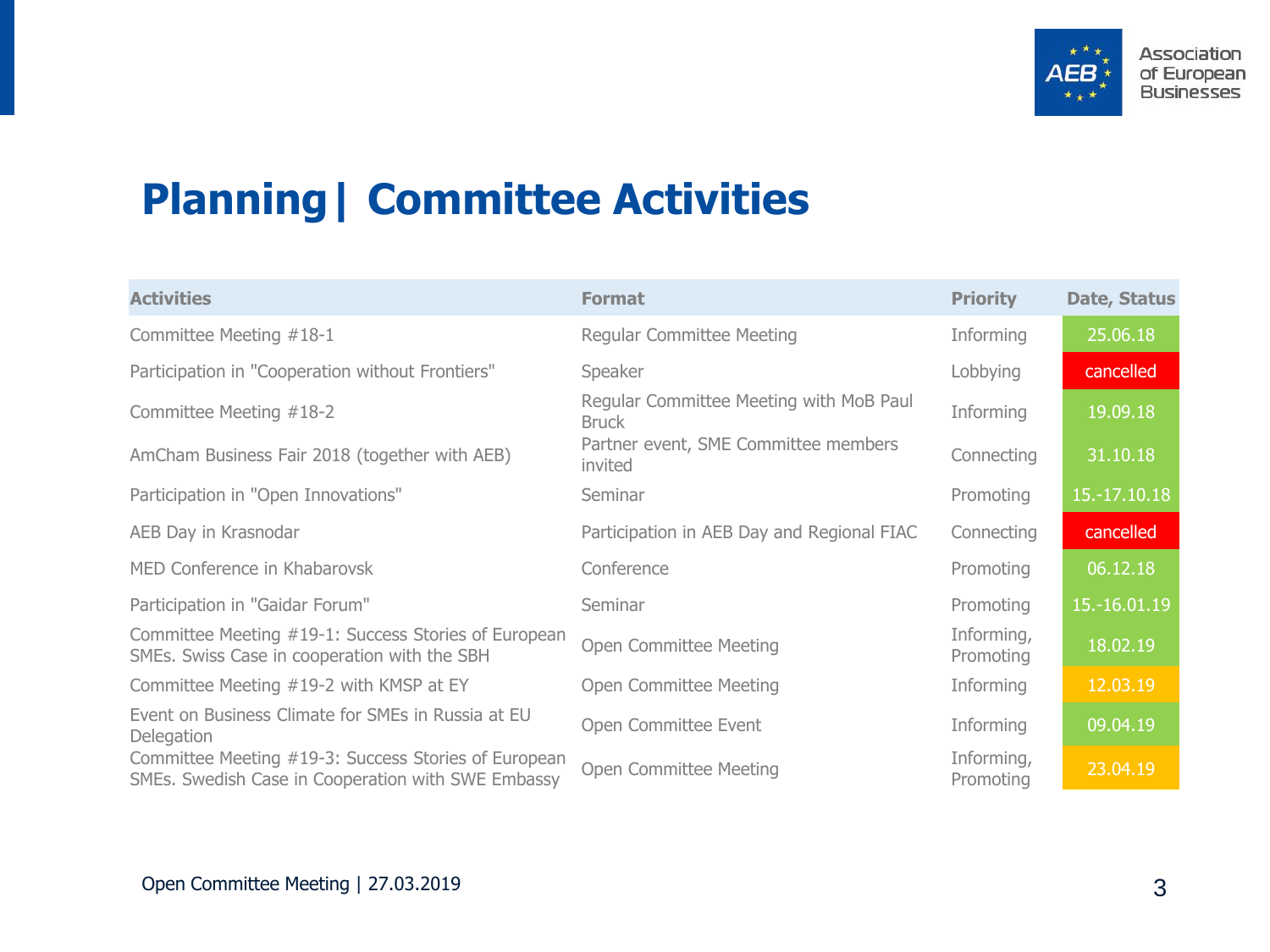

### **Planning| Event with EU Delegation**





«Улучшение делового климата для МСБ в России»

Деловая встреча представителей малых и средних предприятий ЕС, работающих в России Проводится Представительством ЕС в РФ в сотрудничестве с АЕБ

10:00-12:30, 9 апреля 2019 г.

(Место проведения: Представительство ЕС в РФ, Кадашевская наб., 14/1, первый этаж)

Проект программы

Moneparop:

Таджьо Шиллинг, Председатель Комитета АЕБ по малому и среднему бизнесу, Директор по развитию бизнеса, Международный деловой центр, ЕҮ

- 09:30 10:00 Регистрация участников, кофе
- 10:00 10:20 Приветственное слово Маркус Эдерер, Посол, Глава Представительства ЕС в РФ Франк Шауфф, Генеральный директор АЕБ
- 10:20 11:00 Улучшение делового климата в России. Приоритеты государственной политики на 2018-2024 гг. Вадим Живулин, Заместитель Министра экономического развития РФ Милена Арсланова, Директор Департамента инвестиционной политики и развития предпринимательства Министерства экономического развития РФ
- 11:00 11:15 Тема уточняется Борис Титов, Уполномоченный при Президенте РФ по защите прав предпринимателей (подтверждается)
- 11:15 11:30 Поддержка малых инновационных предприятий в России Ольга Левченко, Руководитель международных программ, Фонд содействия развитию малых форм предприятий в научно-технической сфере (Фонд содействия инновациям)
- 11:15 11:30 Положительные тенденции в развитии инвестиционного климата и снижение административных барьеров. Сохраняющиеся препятствия для МСБ. Пауль Брук, Заместитель Председателя Правления АЕБ, Президент «Мост Сервис» и «Мост Менеджмент», группа компаний «Брук Консалт»
- 11:30 12:00 Вопросы и ответы
- 12:00 12:30 Фуршет и неформальное общение

Рабочие языки: Английский и русский. Перевод предоставляется.

Контактное лицо: Татьяна Морозова, Координатор Комитетов АЕБ, тел. +7 (495) 234 27 64 (доб. 120), Tatiana.Morozova@aebrus.ru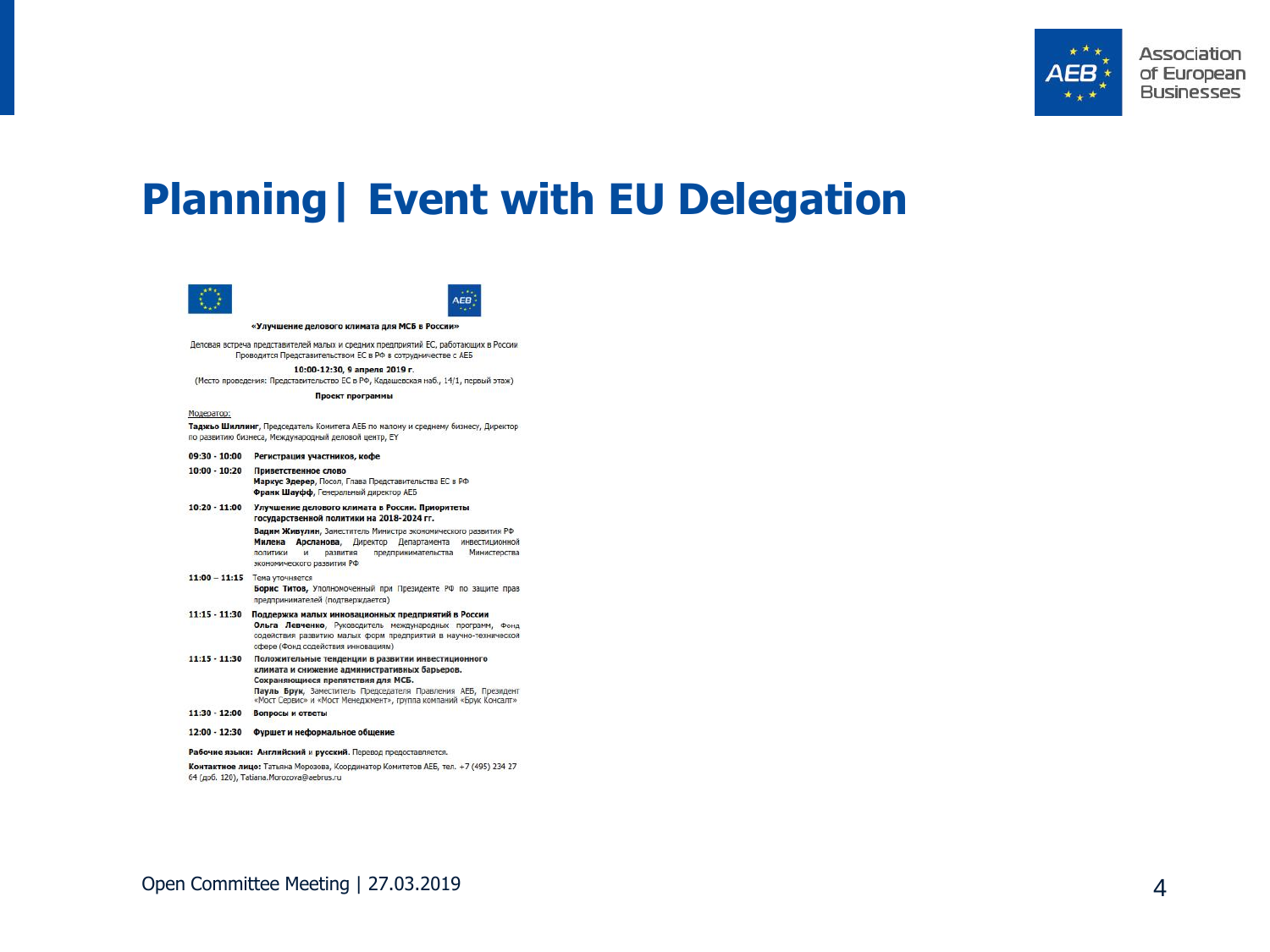

### **SMEs in Russia: Key Metrics (1)**





Source: Rosstat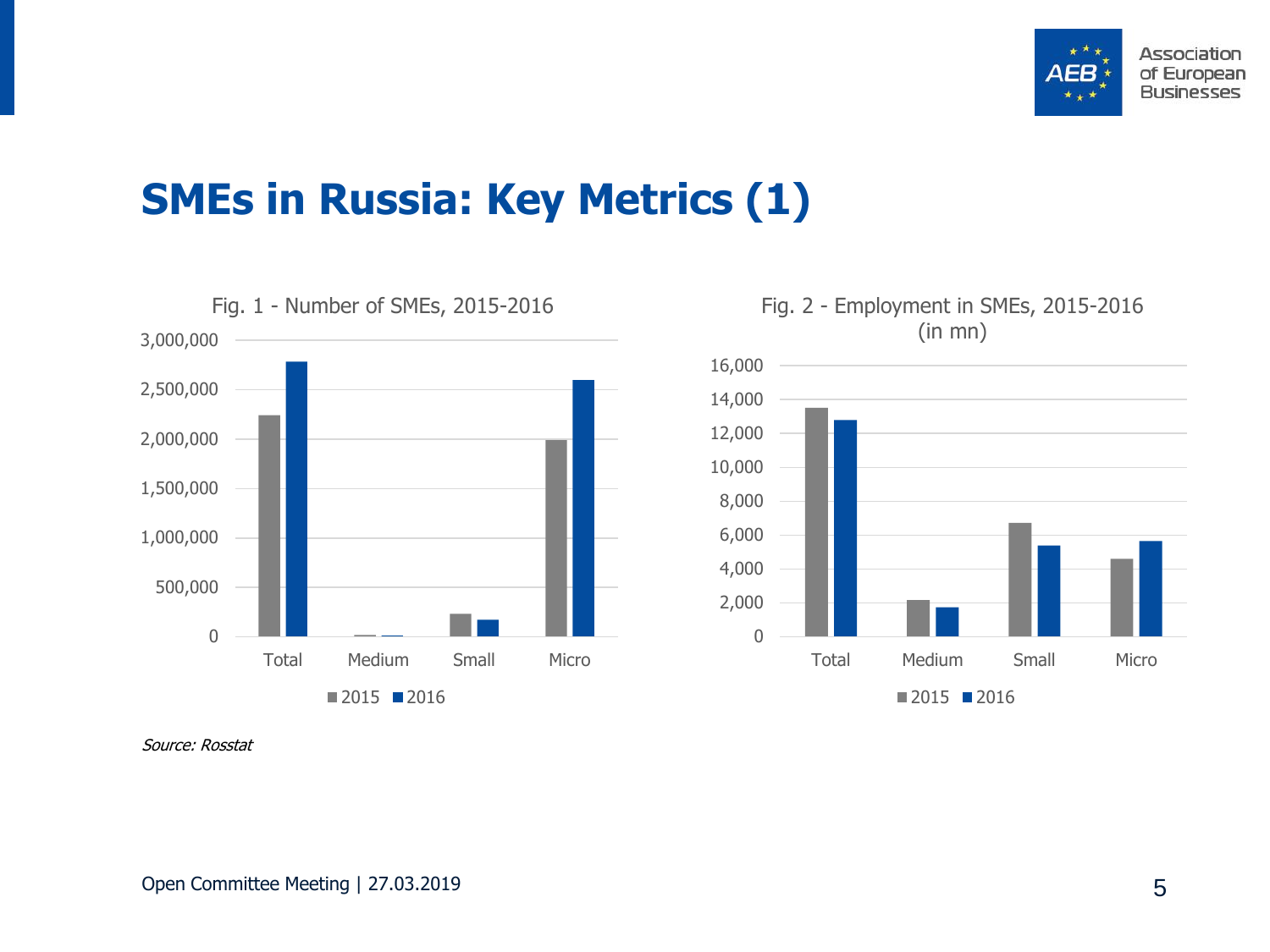

## **SMEs in Russia: Key Metrics (2)**

7000.0 6000.0 5000.0 4000.0 3000.0 2000.0 1000.0 0.0 Retail Marylacutrics Construction Transport, Logistics Other sectors  $\Leftrightarrow^\mathsf{C}$ Total Mining Science Real estate

Fig. 3 - Turnover of medium enterprises by sector, 2017 (in bn RUB)

Source: Rosstat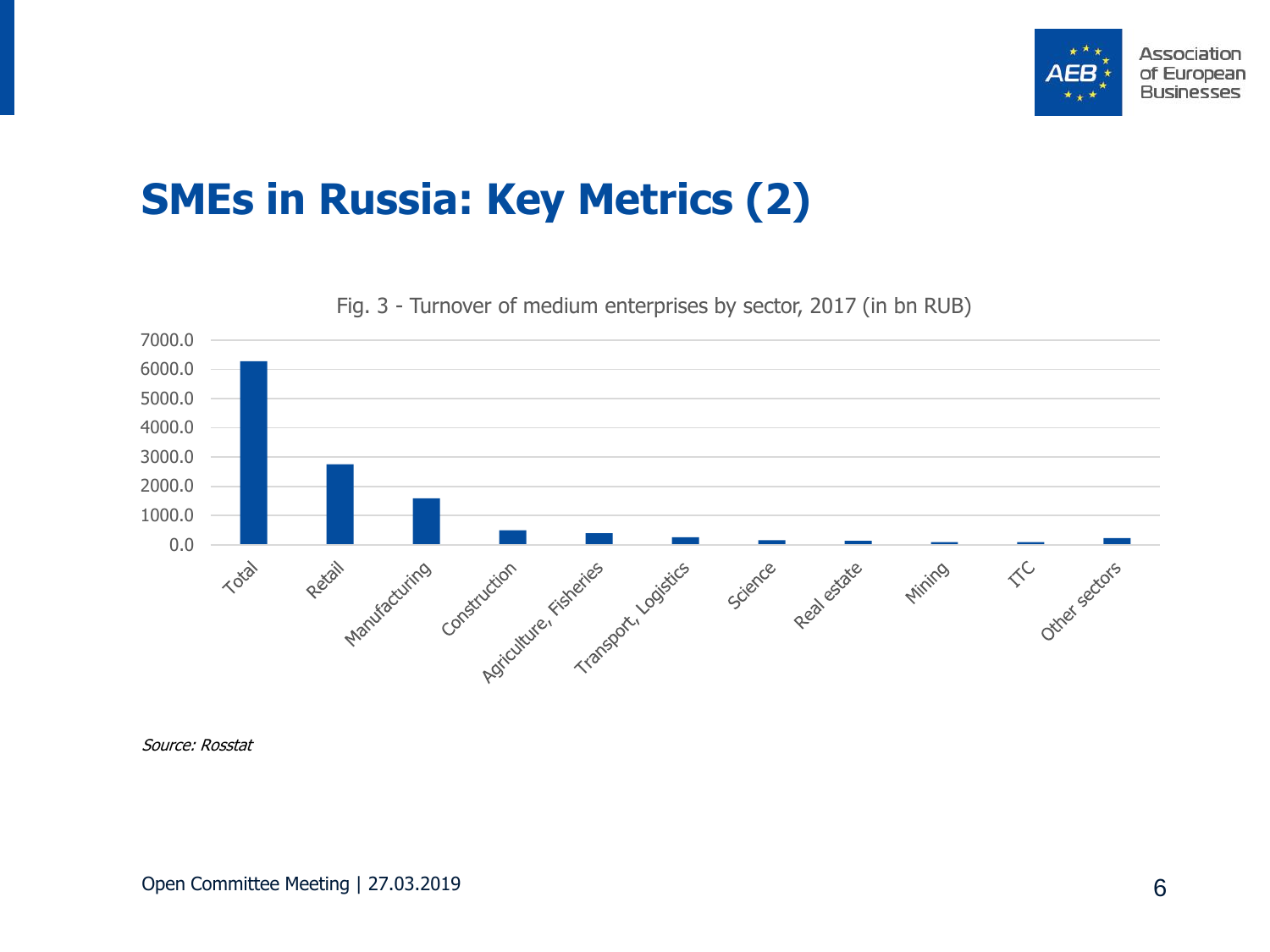

### **SMEs in Russia: Key Metrics (3)**





Source: Rosstat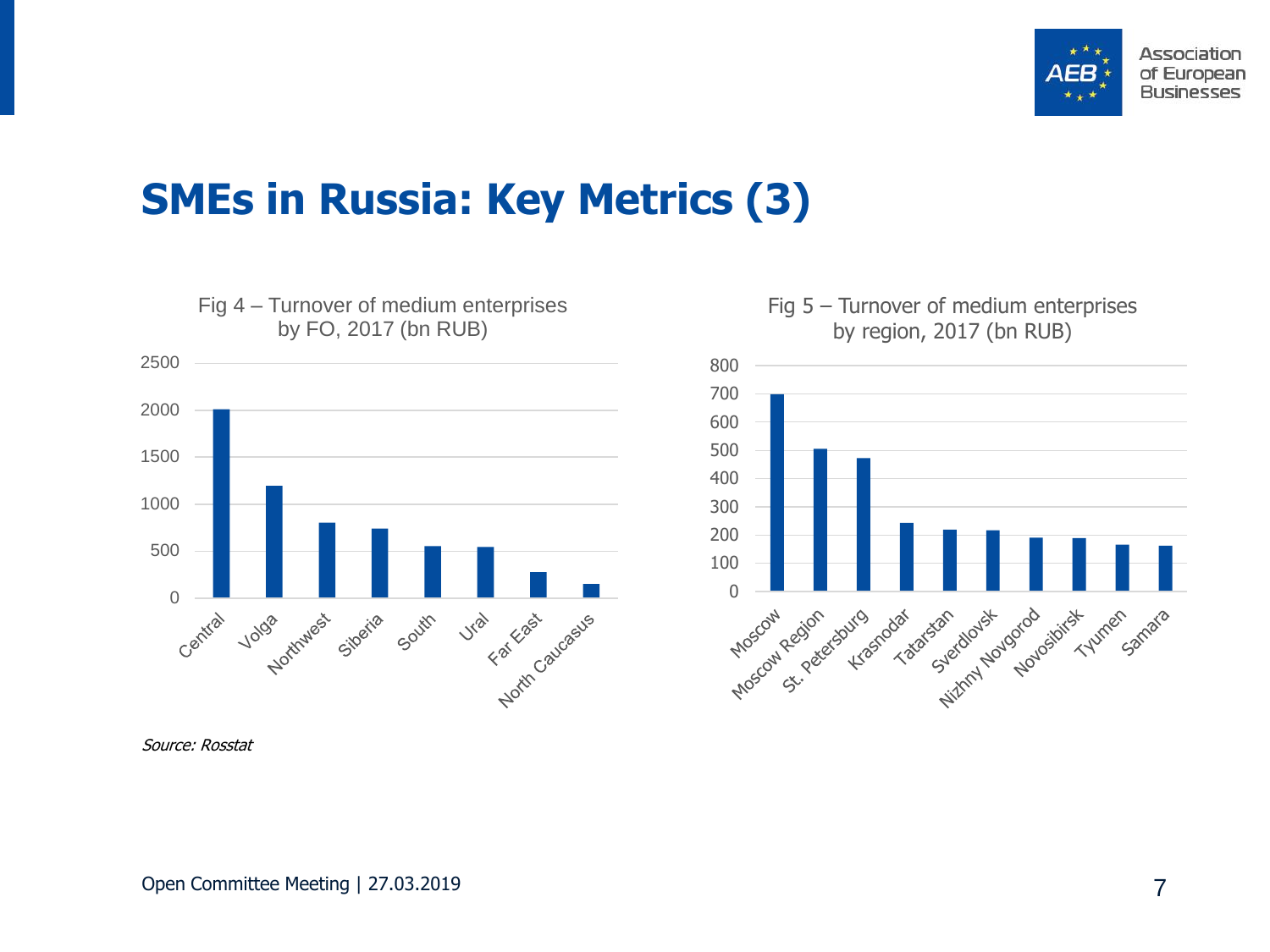

## **SMEs in Russia: Key Metrics (4)**



Источник: PSB Research, Magram Market Research